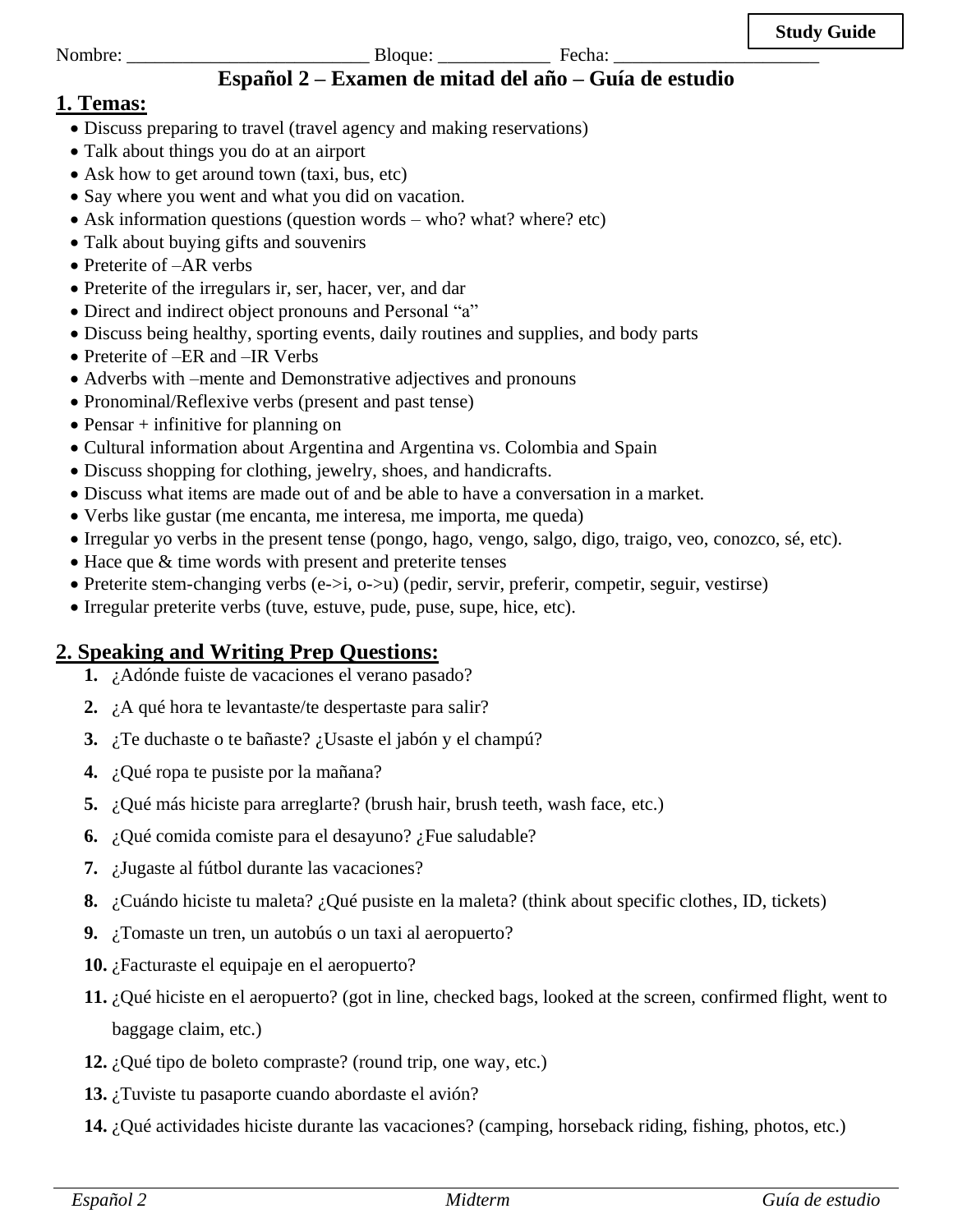- **15.** En un mercado, ¿qué compraste? (use vocab bracelet, sculpture, necklace, etc.)
- **16.** ¿De qué tipo de material fue el artículo? (gold, silver, stone, wood, etc.)
- **17.** ¿Adónde fuiste durante las vacaciones? ¿Qué compraste? (bakery, jewelry store, market, book store, pharmacy, etc.)
- **18.** ¿Cómo fuiste tus vacaciones? (fun, boring, etc.)

### **3. Partes del examen:**

### **Speaking Test Section – 25%**

For the speaking test you will receive a prompt in Spanish asking you to respond to a series of questions or provide specific information related to the themes covered in this unit. Your teacher will read the questions to you and you will respond in complete, detailed sentences in Spanish. You will be graded on the speaking rubric.

#### **Listening Test Section – 25%**

For the listening test, you will hear various styles of listening samples in Spanish related to the vocabulary and grammar from this unit. These samples can range from conversations, advertisements, sentences, and monologues to completing dictations. Then you will have to answer comprehension questions about what you heard. These questions may be true or false statements, fill-in-the-blank statements, short answer questions, or multiple-choice questions. The listening sections will be similar to what we have practiced in class.

#### **Reading/Vocabulary Test Section – 25%**

For the reading test, you will have to read various styles of reading samples in Spanish related to the vocabulary and grammar from this unit. These samples can range from written conversations, advertisements, sentences, and paragraphs to short stories. Then you will have to answer comprehension questions about what you heard. These questions may be true or false statements, fill-in-the-blank statements, short answer questions, true/false, or multiple-choice questions. The reading sections will be similar to what we have practiced in class and/or to the readings found in the book and workbook. You should also review the vocabulary list from the current unit and the notes from the current unit in preparation.

#### **Writing Test Section – 25%**

For the writing test, you will need to respond in Spanish to a given prompt. You may be asked to write an essay, write a short story, write a letter, create a written conversation, or provide another similar type of written piece. You should be prepared to write in essay form including an introduction, a conclusion, detailed supporting information, and you should make sure to have multiple, indented paragraphs. You will be graded on the writing rubric.

### **4. Vocabulario:**

#### **Unit 1**

| La agencia de viajes      | Travel agency              | El (la) turista             | Tourist                    |
|---------------------------|----------------------------|-----------------------------|----------------------------|
| El (la) agente de viajes  | Travel agent               | Ver las atracciones         | To go sightseeing          |
| Confirmar el vuelo        | To confirm a flight        | Visitar un museo            | To visit a museum          |
| Hacer la maleta           | To pack a suitcase         | El alojamiento              | Lodging                    |
| Hacer un viaje            | To take a trip             | El ascensor                 | Elevator                   |
| Ir de vacaciones          | To go on vacation          | La habitación               | Hotel room; bedroom        |
| Llamar a                  | To call someone (by phone) | La habitación doble         | Double room                |
| Viajar                    | To travel                  | La habitación individual    | Single room                |
| El boleto                 | Ticket                     | Hacer/tener una reservación | To make/have a reservation |
| El boleto de ida y vuelta | Round trip ticket          | El hostal                   | Hostel; inn                |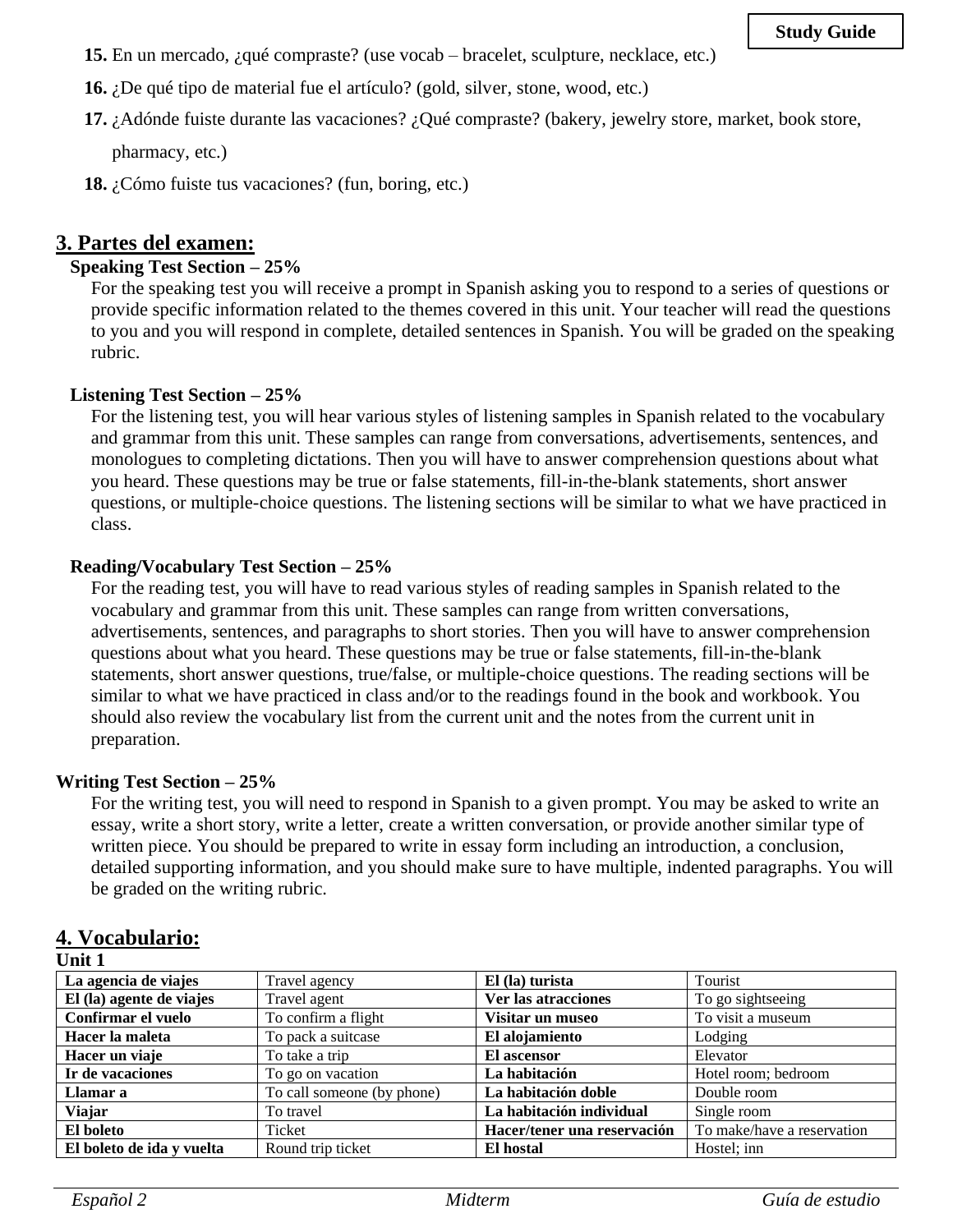**Study Guide El equipaje** Luggage **El hotel** Hotel **La identificación** | Identification | **La llave** | **Key El itinerario** Itinerary (timetable, route) **La recepción** Reception desk **La maleta** Suitcase Suitcase Anteayer The day before yesterday **El pasaporte** Passport Passport **El año pasado** Last year **La tarjeta de embarque** Boarding pass **El mes pasado** Last month **El traje de baño** Bathing suit **La semana pasada** Last week **Por favor, ¿dónde queda...?** Can you please tell me where ... is? Le dejo ... en ... **I'll** give ... to you for ... **La estación de tren** Train station **Me gustaría** I would like **La oficina de turismo** Tourist office *i* **Podría ver...?** Could I see/look at...? **La parada de autobús** Bus stop **¡Qué…!** How….! **Tomar un taxi** To take a taxi **;Qué bello(a)!** How beautiful! **Abordar** To board **i** *l* **l** *l* **<b>Qué caro(a)! i How expensive! El aeropuerto Airport El anillo** Ring **El (la) auxiliar del vuelo** Flight attendant **El arete** El **El arete** Earring **Facturar el equipaje** To check one's luggage (check in luggage to be put on plane) **Las artesanías** Handicrafts **Hacer cola** To get in line **El collar** Necklace **La pantalla** The monitor; the screen **Las joyas** Jewelry **El (la) pasajero(a)** Passenger **El recuerdo** Souvenir **Pasar por seguridad** To go through security **La tarjeta postal** Postcard **La puerta** Beautiful Cate Beautiful Beautiful **La puerte Bello(a)** Beautiful; nice La salida **Carola** Departure **Carola Carola Carola** Expensive **El vuelo** Flight **Demasiado(a)** Too; too much **La llegada** Arrival **El dinero en efectivo** Cash **Pasar por la aduana** To go through customs **El mercado al aire libre** Open-air market<br> **El reclamo de equipaje** Baggage claim **Regatear** To bargain; to haggle **El reclamo de equipaje** Baggage claim **Regatear Acampar** To camp **La tarjeta de crédito** Credit card<br> **Dar una caminata** To hike **La tarjeta de crédito** Credit card **Dar una caminata** To hike **La tarjeta de crédito** Credit card **Dar University Community Inspectionar el equipaje**<br> **EI** (la) asistente de vuelo **Estar de vacaciones** To be on vacation **El (la) asistente de vuelo** Flight attendant **Hacer una excursión** To go on a day trip **El avión** Airplane **Airplane Airplane Mandar tarietas postales** To send postcards **Volar** To fly **Mandar tarjetas postales** To send postcards Volar **Montar a caballo** To ride a horse **Ayer** Yesterday **Pescar** To fish **La pulsera** Bracelet **El tiempo libre** Free time **Reservar** To reserve **Tomar fotos** To take photos

#### **Unit 2**

| El campeonato              | Championship      | <b>Entrenarse</b>     | To train           |
|----------------------------|-------------------|-----------------------|--------------------|
| El ciclismo                | Bicycle racing    | <b>Lavarse</b>        | To wash oneself    |
| La competencia             | Competition       | Levantarse            | To get up          |
| Competir (e-i)             | To compete        | <b>Maquillarse</b>    | To put on makeup   |
| Estar empatado             | To be tied        | <b>Peinarse</b>       | To comb one's hair |
| Jugar en equipo (u-ue)     | To play on a team | Ponerse la ropa       | To put on clothes  |
| Meter un gol               | To score a goal   | La rutina             | Routine            |
| El premio                  | Prize; award      | <b>Secarse</b>        | To dry oneself     |
| La pista                   | Track             | Tener prisa           | To be in a hurry   |
| <b>La red</b>              | <b>Net</b>        | Tener sueño           | To be sleepy       |
| El uniforme                | Uniform           | El cepillo            | Hairbrush          |
| ¡Ay, por favor!            | Oh, please!       | El cepillo de dientes | Toothbrush         |
| ;Bravo!                    | Bravo!            | El champú             | Shampoo            |
| ;Dale!                     | Come on!          | La crema de afeitar   | Shaving cream      |
| iUy!                       | Ugh!              | El desodorante        | Deodorant          |
| Es bueno                   | It's good         | El jabón              | Soap               |
| Es importante              | It's important    | La pasta de dientes   | Toothpaste         |
| Es necesario               | It's necessary    | El peine              | Comb               |
| Hacer ejercicio            | To exercise       | El secador de pelo    | Hair dryer         |
| Mantenerse en forma (e-ie) | To stay in shape  | La toalla             | Towel              |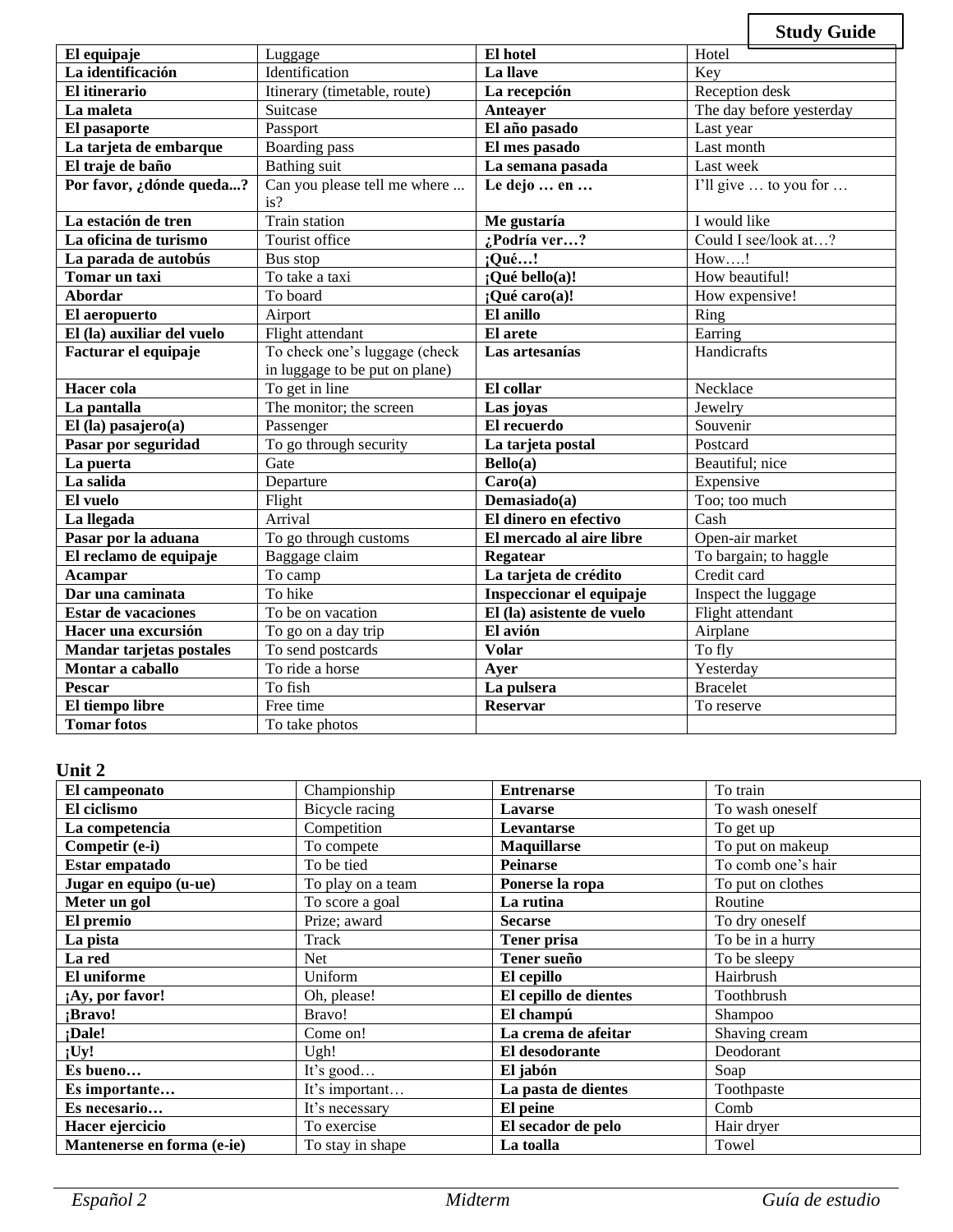|                                   |                           |                    |            | <b>Study Guide</b>    |
|-----------------------------------|---------------------------|--------------------|------------|-----------------------|
| <b>Saludable</b>                  | Healthy; healthful        | La cara            | Face       |                       |
| Seguir una dieta balanceada (e-i) | To follow a balanced diet | El codo            | Elbow      |                       |
| La Copa Mundial                   | The World Cup             | El cuello          | Neck       |                       |
| <b>Los Juegos Olímpicos</b>       | The Olympic Games         | El dedo            | Finger     |                       |
| <b>Los Juegos Panamericanos</b>   | The Panamerican Games     | El dedo del pie    | Toe        |                       |
| La Vuelta a Francia               | The Tour de France        | El diente          | Tooth      |                       |
| Activo(a)                         | Active                    | La garganta        | Throat     |                       |
| El (la) deportista                | Sportsman/woman; athlete  | El hombro          | Shoulder   |                       |
| Lento(a)                          | Slow                      | La muñeca          | Wrist      |                       |
| Musculoso(a)                      | Muscular                  | El oído            |            | Inner ear (hearing)   |
| Rápido(a)                         | Fast                      | La uña             | Nail       |                       |
| Acostarse (o-ue)                  | To go to bed              | Primero            | First      |                       |
| <b>Afeitarse</b>                  | To shave oneself          | <b>Entonces</b>    | Then; so   |                       |
| Apagar la luz                     | To turn off the light     | <b>Luego</b>       |            | Later; then           |
| <b>Arreglarse</b>                 | To get ready              | Más tarde          | Later on   |                       |
| <b>Bañarse</b>                    | To take a bath            | Por fin            | Finally    |                       |
| <b>Cepillarse los dientes</b>     | To brush one's teeth      | A veces            |            | Sometimes             |
| Despertarse (e-ie)                | To wake up                | Frecuentemente     | Frequently |                       |
| Dormirse (o-ue)                   | To fall asleep            | Generalmente       |            | In general; generally |
| <b>Ducharse</b>                   | To take a shower          | <b>Normalmente</b> |            | Usually; normally     |
| Encender la luz (e-ie)            | To turn on the light      | Levantar pesas     |            | To lift weights       |

### **Unit 3**

| El abrigo                   | Coat                       | Los artículos             | Goods                       |
|-----------------------------|----------------------------|---------------------------|-----------------------------|
| Las botas                   | <b>Boots</b>               | Barato(a)                 | Inexpensive; cheap          |
| El chaleco                  | Vest                       | La escultura              | Sculpture                   |
| El cinturón                 | Belt                       | Fino(a)                   | Fine                        |
| La falda                    | Skirt                      | Una ganga                 | A bargain                   |
| La gorra                    | Cap; hat                   | La pintura                | Painting                    |
| La pulsera                  | <b>Bracelet</b>            | El retrato                | Portrait                    |
| El reloj                    | Watch; clock               | línico(a)                 | Unique                      |
| Las sandalias               | Sandals                    | $(Estar)$ hecho(a) a mano | (To be) handmade            |
| El suéter                   | Sweater                    | Ser de                    | To be made of               |
| El traje                    | Suit                       | Cerámica                  | Ceramic                     |
| De cuadros                  | Plaid                      | <b>Cuero</b>              | Leather                     |
| De rayas                    | Striped                    | <b>Madera</b>             | Wood                        |
| Estar de moda               | To be in style             | <b>Metal</b>              | Metal                       |
| El número                   | Shoe size                  | <b>Oro</b>                | Gold                        |
| La talla                    | Clothing size              | Piedra                    | Stone                       |
| Vestirse (e-i)              | To get dressed             | Plata                     | Silver                      |
| $\lambda$ Cómo me queda(n)? | How does it (they) fit me? | Con mucho gusto           | With pleasure               |
| Quedar                      | To fit                     | Con permiso               | Excuse me                   |
| <b>Bien</b>                 | Well                       | De nada                   | You're welcome              |
| Mal                         | <b>Badly</b>               | <b>Disculpe</b>           | Excuse me; I'm sorry        |
| Flojo(a)                    | Loose                      | No hay de qué             | Don't mention it            |
| Apretado(a)                 | Tight                      | Pase                      | Go ahead                    |
| El almacén                  | Department store           | Perdóneme                 | Forgive me                  |
| La farmacia                 | Pharmacy                   | :Me deja ver?             | May I see?                  |
| <b>Internet</b>             | Internet                   | Pedir (e-i)               | To ask for; to order        |
| La joyería                  | Jewelry store              | Competir (e-i)            | To compete                  |
| La librería                 | Book store                 | Seguir (e-i)              | To follow                   |
| La panadería                | <b>Bakery</b>              | Preferir (e-i)            | To prefer                   |
| La zapatería                | Shoe store                 | Servir (e-i)              | To serve                    |
| Está abierto(a)             | It's open                  | Vestirse (e-i)            | To get dressed              |
| Está cerrado(a)             | It's closed                | Dormir (o-u)              | To sleep                    |
| Creo que sí.                | I think so.                | Estar (estuv-)            | To be                       |
| Creo que no.                | I don't think so.          | Poder (pud-)              | To be able to; (managed to) |
| En mi opinión               | In my opinion              | Poner (pus-)              | To put                      |
| Es buena idea/mala idea.    | It's a good idea/bad idea. | Saber (sup-)              | To know; (found out)        |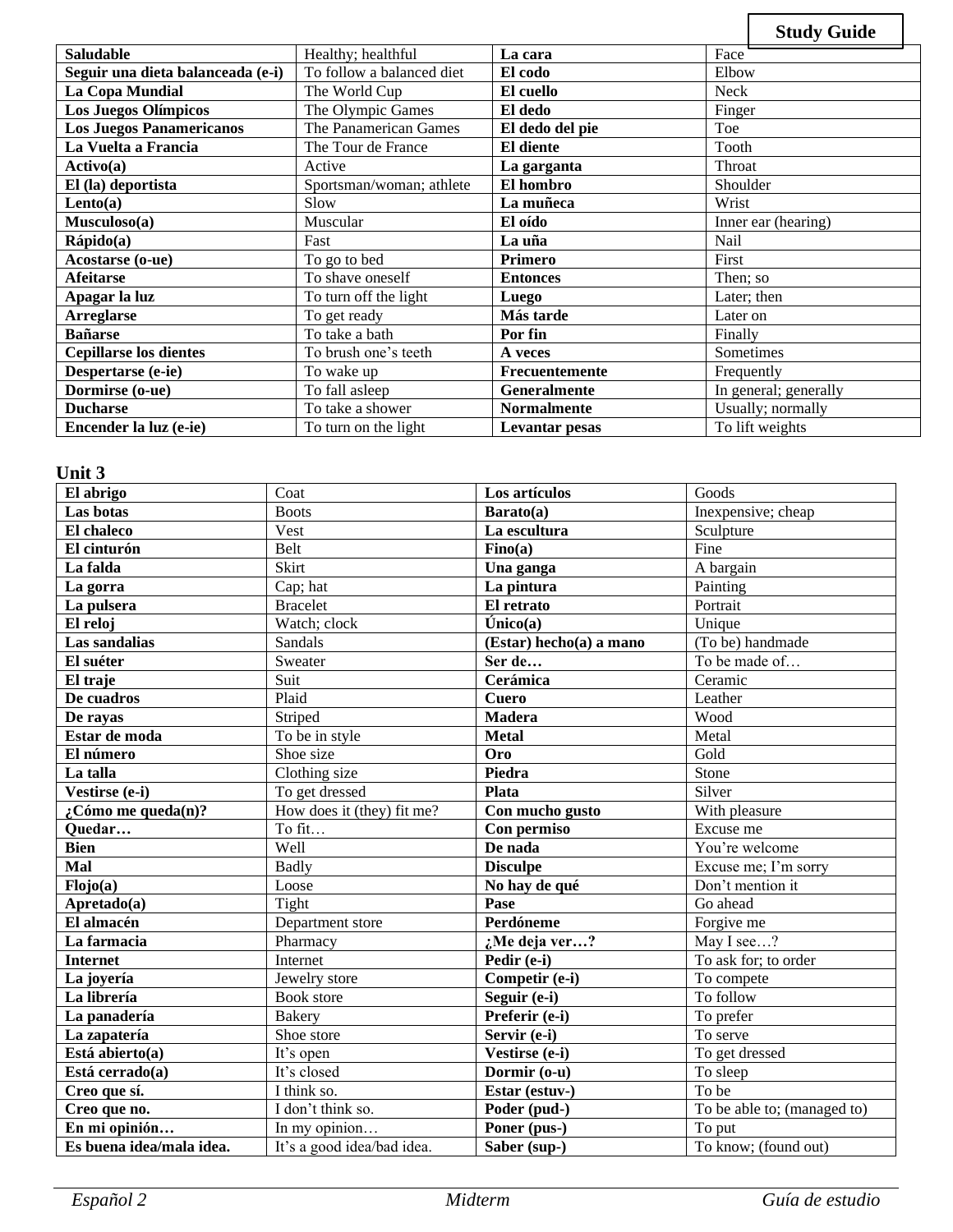# **Study Guide**

|                   |                 |                |                | <b>Study Guide</b>          |
|-------------------|-----------------|----------------|----------------|-----------------------------|
| Me parece que     | It seems to me  | Tener (tuv-)   | To have        |                             |
| <b>Encantar</b>   | To delight      | Querer (quis-) |                | To want; (to try/to refuse) |
| Importar          | To be important | Hacer (hic-)   | To do: to make |                             |
| <b>Interesar</b>  | To interest     | Venir (vin-)   | To come        |                             |
| Recomendar (e-ie) | To recommend    |                |                |                             |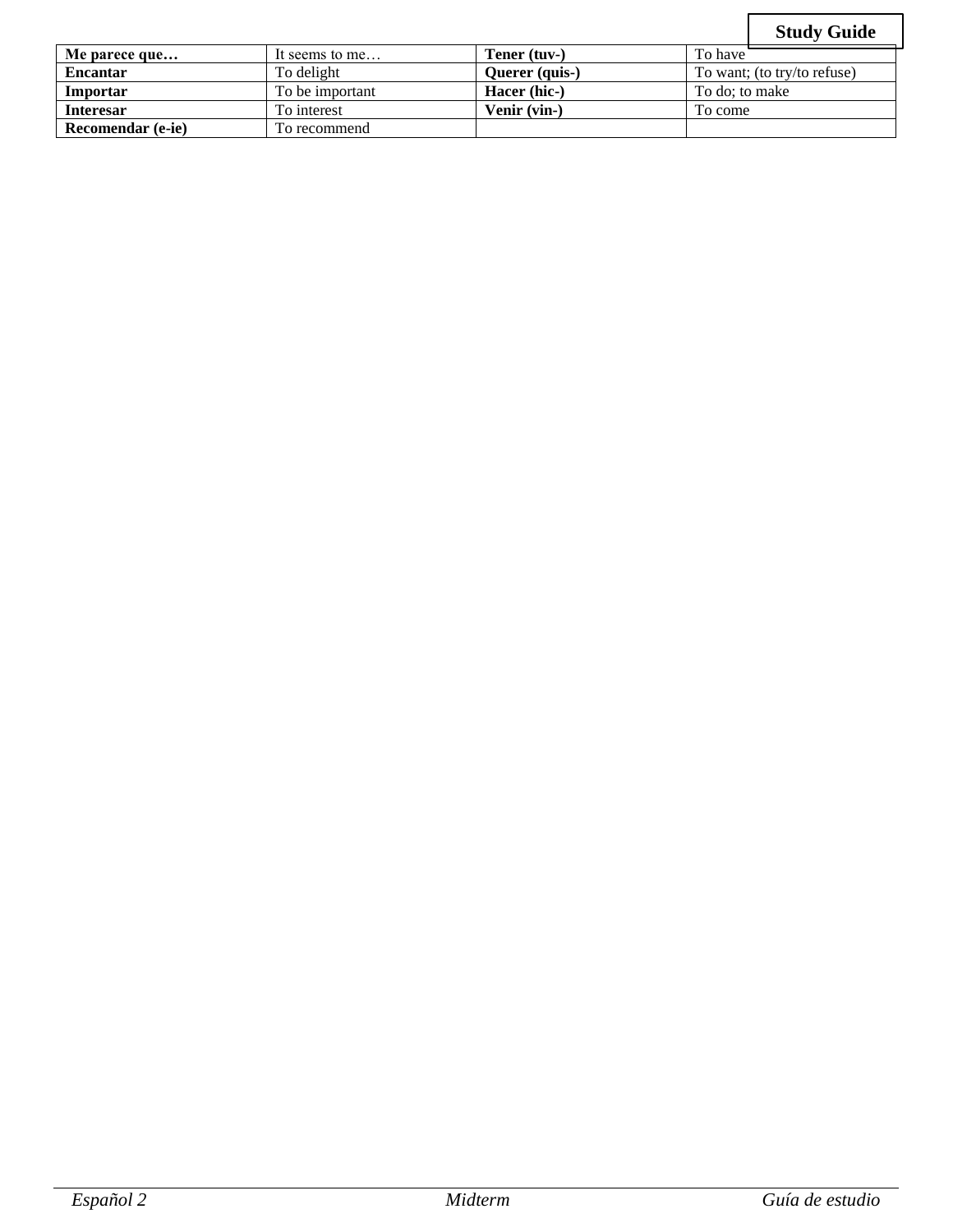# **5. Gramática:**

# Pretérito de verbos -AR:

# Pretérito de verbos –ER/-IR:

| - É    | - AMOS   | $\overline{\phantom{0}}$ | - IMOS   |
|--------|----------|--------------------------|----------|
| - ASTE | - ASTEIS | - ISTE                   | - ISTEIS |
| - C    | - ARON   | $-1$ Ó                   | - IERON  |

### Los verbos –car/-gar/-zar:

**-CAR/-GAR/-ZAR Verbs:** Change in the yo form, rest of forms are normal. -CAR: -qué, -GAR: -gué, -ZAR: -cé

| <b>Buscar – To look for</b><br>Empezar – To begin |              |  |                                                                    |               |
|---------------------------------------------------|--------------|--|--------------------------------------------------------------------|---------------|
| - Busqué                                          | - Buscamos   |  | - Empecé                                                           | - Empezamos   |
| - Buscaste                                        | - Buscasteis |  | - Empezaste                                                        | - Empezasteis |
| - Buscó                                           | - Buscaron   |  | - Empezó                                                           | - Empezaron   |
| Jugar – To play                                   |              |  | Other -car/gar/zar verbs:                                          |               |
| - Jugué                                           | - Jugamos    |  | Comenzar, autorizar, cruzar, almorzar,                             |               |
| - Jugaste                                         | - Jugasteis  |  | tocar, sacar, practicar, empacar, llegar,<br>pagar, regar, colgar. |               |
| - Jugó                                            | - Jugaron    |  |                                                                    |               |

# Los verbos irregulares del pretérito:

| $Ir - to go/Ser - to be$ |                 | $Ver - to see$ |                |
|--------------------------|-----------------|----------------|----------------|
| Fui                      | Fuimos          | Vi             | <b>Vimos</b>   |
| Fuiste                   | <b>Fuisteis</b> | Viste          | <b>Visteis</b> |
| Fue                      | Fueron          | Vio            | Vieron         |
|                          |                 |                |                |

| <b>Hacer – to do/make</b> |                  | $\mathbf{D}$ ar – to give |                |
|---------------------------|------------------|---------------------------|----------------|
| Hice                      | <b>Hicimos</b>   | Di                        | <b>Dimos</b>   |
| <b>Hiciste</b>            | <b>Hicisteis</b> | <b>Diste</b>              | <b>Disteis</b> |
| Hizo                      | Hicieron         | Dio                       | Dieron         |

## Verbos pronominales/Reflexivos:

**Pronominal Verbs:** Verbs that use reflexive pronouns. Includes reciprocal, reflexive and idiomatic verbs. **Reflexive Verbs:** Verbs where you do an action to or for yourself.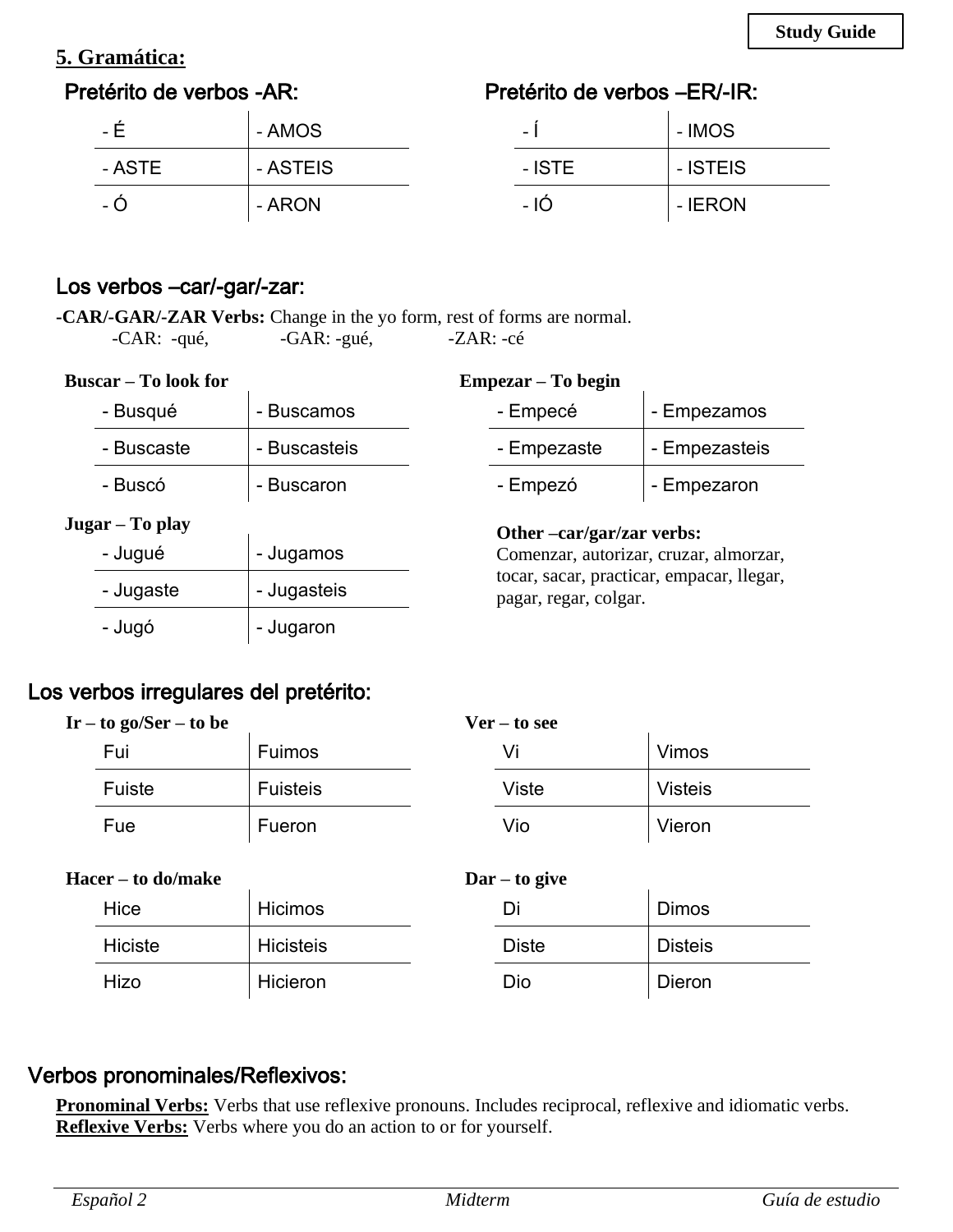### **Study Guide**

Irregulars: Watch for Stem-changing/boot verbs in the present tense. These same stem-changes do not occur in the preterite. The preterite has it's own set of stem-changes that happen in 3rd person only. (Dormir – Dúrmió)

### **Lavarse (Present Tense)**

| Me lavo  | Nos lavamos |
|----------|-------------|
| Te lavas | Os laváis   |
| Se lava  | Se lavan    |

### **Despertarse (Present Tense) E-IE (Boot verb)**

| Me despierto  | Nos despertamos |
|---------------|-----------------|
| Te despiertas | Os despertáis   |
| Se despierta  | Se despiertan   |

## Irregular Yo verbs in the Present Tense:

Some present-tense verbs are irregular only in the yo form.

|    | hacer   | poner | salir | traer  |
|----|---------|-------|-------|--------|
| yo | hago    | pongo | salgo | traigo |
|    | conocer | dar   | saber | ver    |
| yo | conozco | doy   | sé    | veo    |
|    | decir   | venir |       | tener  |
| yo | digo    |       | vengo | tengo  |

## Irregular Preterite Verbs:

#### Irregular Preterite Verbs

The verbs estar, poder, poner, saber, and tener have a unique stem in the preterite, but they all take the same endings.

| Verb  | <b>Stem</b> | <b>Preterite Endings</b>                            |         |
|-------|-------------|-----------------------------------------------------|---------|
| estar | estuv-      | -e                                                  | -imos   |
| poder | pud-        | -iste                                               | -isteis |
| poner | pus-        | -0                                                  | -ieron  |
| saber | sup-        | Note that there are no<br>accents on these endings. |         |
| tener | tuv-        |                                                     |         |

### **Lavarse (Preterite Tense)**

| Me lavé    | Nos lavamos  |  |
|------------|--------------|--|
| Te lavaste | Os lavasteis |  |
| Se lavó    | Se lavaron   |  |

### **Despertarse (Preterite Tense) No stem-change**

| Me desperté   | Nos despertamos  |  |
|---------------|------------------|--|
| Te desperaste | Os despertasteis |  |
| Se despertó   | Se despertaron   |  |

#### **Preterite of -ir Stem-changing Verbs**

Stem-changing -ir verbs in the preterite change only in the usted/el/ella and the ustedes/ellos/ellas forms.

#### Preterite tense  $e \rightarrow i$

#### Preterite tense  $o \rightarrow u$

|         | pedir to ask for |        | dormir to sleep     |
|---------|------------------|--------|---------------------|
| pedí    | pedimos          | dormí  | dormimos            |
| pediste | pedisteis        |        | dormiste dormisteis |
| pidió   | pidieron         | durmió | durmieron           |

### Hace que + Time: